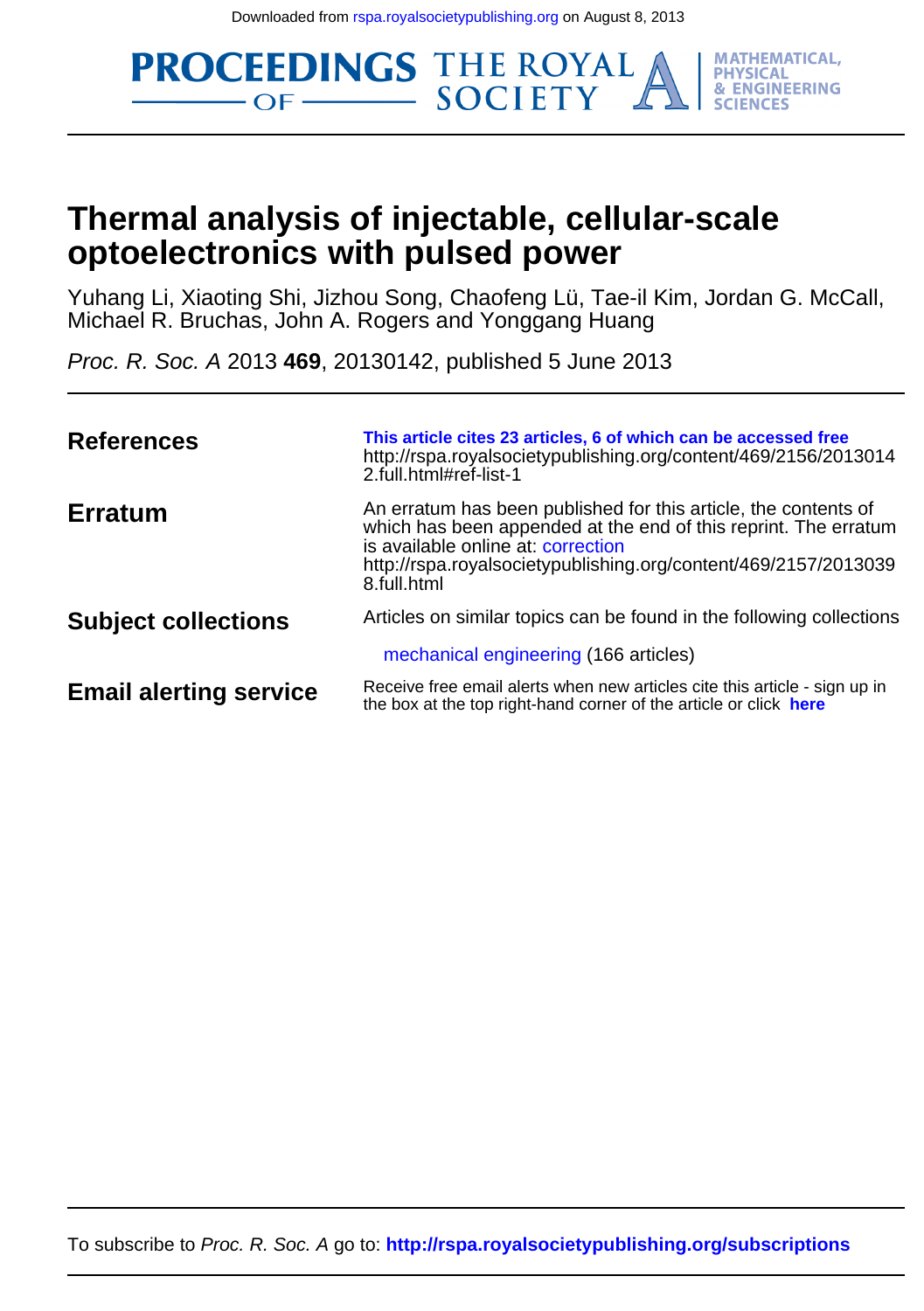

#### rspa.royalsocietypublishing.org



**Cite this article:**Li Y, Shi X, Song J, Lü C, Kim T, McCall JG, Bruchas MR, Rogers JA, Huang Y. 2013 Thermal analysis of injectable, cellular-scale optoelectronics with pulsed power. Proc R Soc A 469: 20130142. http://dx.doi.org/10.1098/rspa.2013.0142

Received: 27 February 2013 Accepted: 8 May 2013

#### **Subject Areas:**

Research

mechanical engineering

#### **Keywords:**

thermal analysis, optoelectronics, light-emitting diode, scaling law

**Authors for correspondence:** Jizhou Song [e-mail: jsong8@miami.edu](mailto:jsong8@miami.edu) Yonggang Huang

[e-mail: y-huang@northwestern.edu](mailto:y-huang@northwestern.edu)

†These authors contributed equally to this study.

## Thermal analysis of injectable, cellular-scale optoelectronics with pulsed power

Yuhang Li<sup>1,2,3,+</sup>, Xiaoting Shi<sup>2,4,+</sup>, Jizhou Song<sup>5</sup>, , Chaofeng Lü<sup>6</sup>, Tae-il Kim<sup>7,8</sup>, Jordan G. McCall<sup>9</sup> , Michael R. Bruchas<sup>9</sup>, John A. Rogers<sup>7</sup> and Yonggang Huang<sup>1,2</sup>

<sup>1</sup>Department of Civil and Environmental Engineering, and <sup>2</sup> Department of Mechanical Engineering, Institute for Public Health and Medicine, Northwestern University, Evanston, IL 60208, USA 3 Department of Engineering Mechanics, Zhejiang University, Hangzhou 310027, People's Republic of China 4 Shanghai Key Laboratory of Materials Laser Processing and Modification, School of Materials Science and Engineering, Shanghai Jiaotong University, Shanghai 200240, People's Republic of China 5 Department of Mechanical and Aerospace Engineering, University of Miami, Coral Gables, FL 33146, USA 6 Department of Civil Engineering and Soft Matter Research Center, Zhejiang University, Hangzhou 310058, People's Republic of China <sup>7</sup> Frederick Seitz Materials Research Laboratory, Department of Materials Science and Engineering, University of Illinois at Urbana-Champaign, Urbana, IL 61801, USA 8 School of Chemical Engineering, Sungkyunkwan University (SKKU), Suwon 440-746, Korea <sup>9</sup> Department of Anesthesiology, Division of Basic Research; Washington University Pain Center; Department of Anatomy and Neurobiology; Division of Biological and Biomedical Sciences, Washington University School of Medicine, St Louis, MO 63110, USA

An ability to insert electronic/optoelectronic systems into precise locations of biological tissues provides powerful capabilities, especially in neuroscience such as optogenetics where light can activate/deactivate critical cellular signalling and neural systems. In such cases, engineered thermal management is essential, to



2013 The Author(s) Published by the Royal Society. All rights reserved.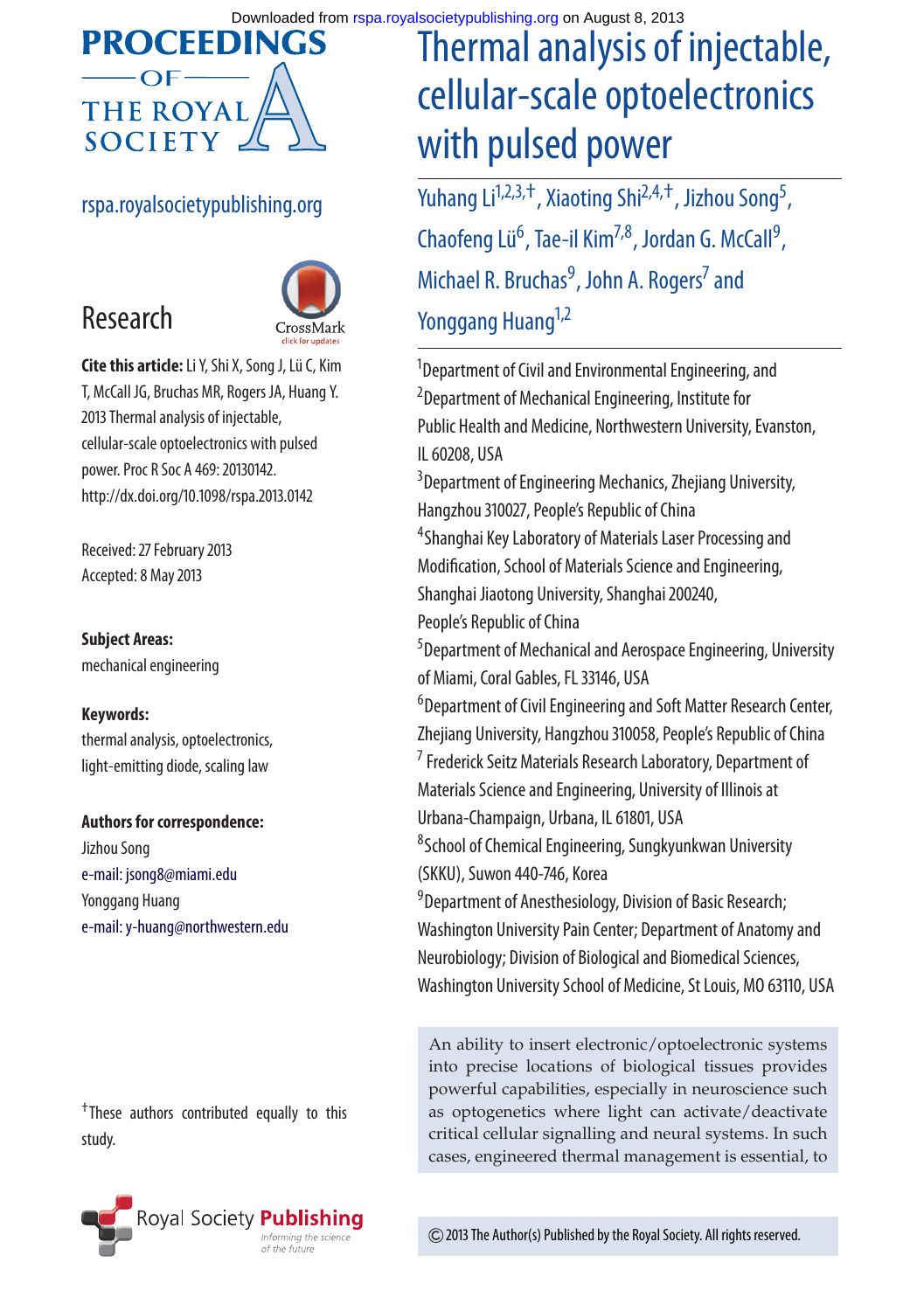avoid adverse effects of heating on normal biological processes. Here, an analytic model of heat conduction is developed for microscale, inorganic light-emitting diodes ( $\mu$ -ILEDs) in a pulsed operation in biological tissues. The analytic solutions agree well with both three-dimensional finite-element analysis and experiments. A simple scaling law for the maximum temperature increase is presented in terms of material (e.g. thermal diffusivity), geometric (e.g.  $\mu$ -ILED size) and loading parameters (e.g. pulsed peak power, duty cycle and frequency). These results provide useful design guidelines not only for injectable  $\mu$ -ILED systems, but also for other similar classes of electronic and optoelectronic components.

### 1. Introduction

Integration of electronic/optoelectronic systems with the human body can provide powerful diagnostic and therapeutic capabilities. Stretchable electronics opened new avenues for electronic circuits, light-emitting diodes (LEDs), sensors and other components with the ability to bend, twist and stretch, for wrapping the external surfaces of soft tissues (e.g. brain, skin and heart) [\[1](#page-9-0)[–8\]](#page-9-1). A shortcoming of such device architectures is that they do not provide the ability to insert electronic/optoelectronic systems into precise locations of biological tissues. An example of a need for this type of functionality in neuroscience is in optogenetics, where localized delivery of light into the depth of the brain allows cell type selective control of cellular signalling and neural systems [\[9](#page-10-0)[,10\]](#page-10-1). Strategies exploiting passive penetrating electrodes or optical fibres with interconnections to externally located electronics control/acquisition systems or light sources are valuable but suffer from challenges associated with tissue lesioning during insertion, persistent irritation that follows, and extreme engineering difficulties in thermal management [\[3,](#page-9-2)[11,](#page-10-2)[12\]](#page-10-3). Recently, Kim *et al.* [\[13\]](#page-10-4) developed injectable, wireless devices that incorporate arrays of microscale, inorganic light-emitting diodes ( $\mu$ -ILEDs) with lateral dimensions  $100 \times 100 \,\mu\text{m}^2$  and thicknesses of  $6.45 \mu m$  (approx. 1000 times smaller than conventional LEDs with a dimension of approx.  $1 \times 1 \times 0.1$  mm<sup>3</sup>), delivered into the tissue using a releasable microneedle. The resulting technology allows precise and patterned delivery of light directly to cellular-scale sub-regions in the depth of the brain. The injection of these devices into the mouse brain enables completely wireless and programmed behaviour control over freely moving animals. [Figure 1](#page-3-0)*a* schematically shows the cross section of four  $\mu$ -ILEDs coated with a thin (6 $\mu$ m) layer of benzocyclobutene  $(BCB)$  on a 18µm thick polyethylene terephthalate (PET) substrate in an explanted piece of tissue from the brain of a mouse with 9 mm length, 4 mm width and 4 mm thickness held at  $T_{\infty}$  = 37<sup>°</sup>C by a thermal stage. The thickness of tissue above the  $\mu$ -ILEDs is denoted by  $h_0$  and that below by  $h_1$ .

The thermal characteristics of these  $\mu$ -ILEDs in the tissue are critically important because excessive heating (even 1–2◦C temperature increase) may cause tissue lesioning and adverse reaction [\[14\]](#page-10-5). By operating µ-ILEDs in low duty cycle, pulsed modes, commonly used to mimic physiologically relevant firing pattern [\[15\]](#page-10-6), difficulties in thermal management are significantly reduced. Under pulsed power (or current) as shown in figure  $1b$ , the temperature of  $\mu$ -ILED first increases and then reaches saturation at a stable level with maximum temperature that depends on material (e.g. thermal conductivity), geometric (e.g. µ-ILED size) and loading parameters (e.g. pulsed peak power, duty cycle and frequency) [\[16\]](#page-10-7). For better understanding of the device operation and establishing design guidelines for  $\mu$ -ILED configurations that minimize thermal effects, an analytic model for pulsed mode operation is developed in this paper. The analytic model is validated by finite-element analysis (FEA) and experiments. The maximum temperature of  $\mu$ -ILED is obtained analytically, and a simple scaling law for the maximum temperature change is established to enable optimized device performance. Section 2 gives the thermal analysis for a single  $\mu$ -ILED in the tissue, while §3 presents the results for four  $\mu$ -ILEDs as in experiments, and comparison with experiments.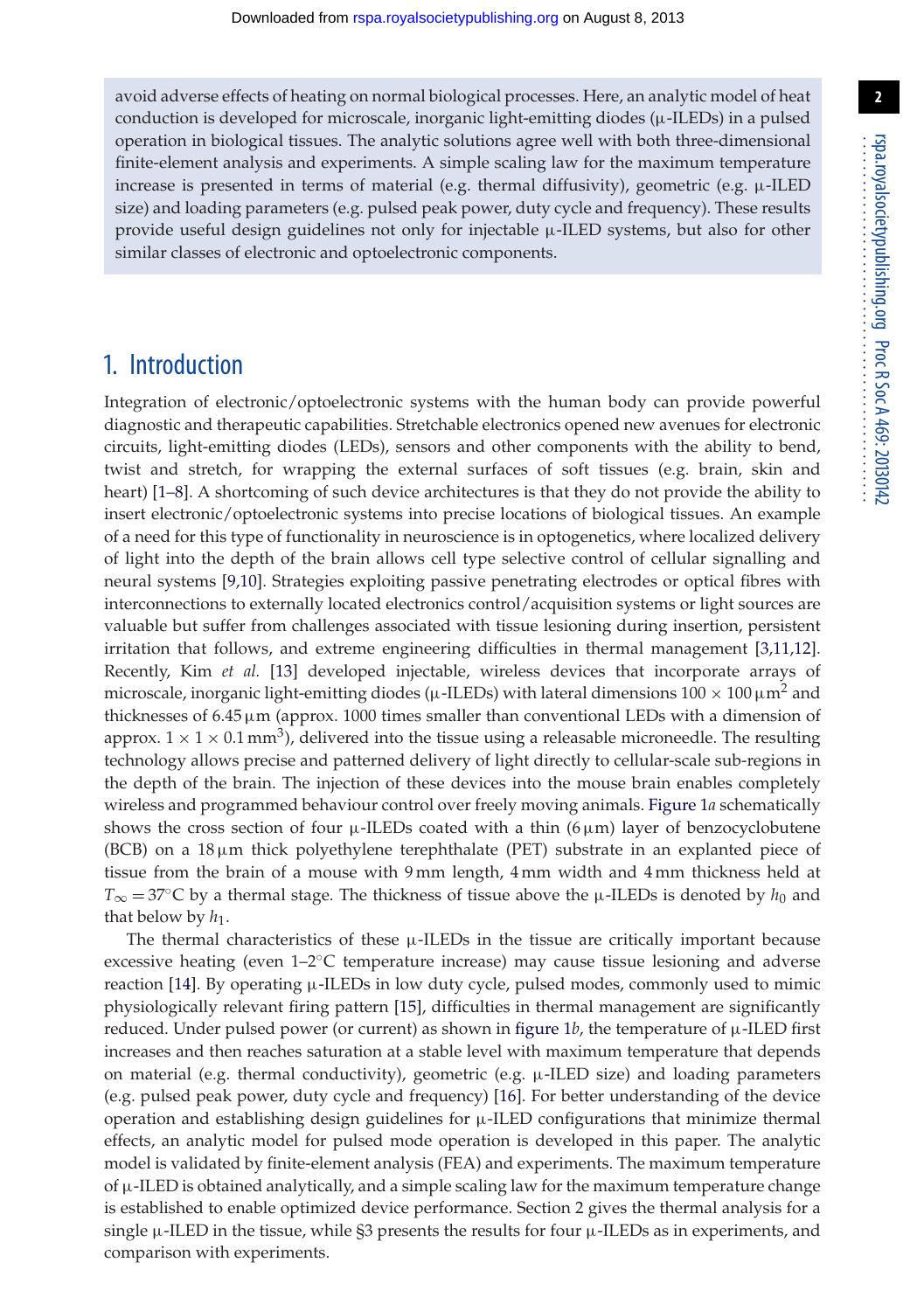

<span id="page-3-0"></span>**Figure 1.** (*a*) Cross-sectional illustration of  $\mu$ -ILEDs in biological tissue, (*b*) a unit pulsed power applied to the  $\mu$ -ILEDs. (Online version in colour.)

### 2. Thermal analysis for a single inorganic light-emitting diode in the tissue

In the device of Kim *et al.* [\[13\]](#page-10-4), four  $\mu$ -ILEDs coated with a  $6 \mu$ m thick layer of a polymer (BCB) on a  $18 \mu m$  thick sheet of PET substrate are left in the mouse tissue after removing the injection microneedle (figure  $1a$ ). A pulsed power is applied to the  $\mu$ -ILEDs to deliver light to cellular-scale sub-regions to control the animal behaviour. The temperature increase for the system of a single µ-ILED in the tissue is determined in this section, which then gives the temperature increase for a µ-ILED array by the method of superposition in §3.

The in-plane size  $L \times L$  (approx. 100  $\times$  100  $\mu$ m) of  $\mu$ -ILED is much larger than its thickness  $h_{\text{LED}}$ (approx.  $6.45 \mu m$ ) such that heat transfer mainly occurs through the top and bottom surfaces of µ-ILED. For simplicity, an axisymmetric model is adopted to obtain the analytical solution, which is validated by the three-dimensional FEA in this section. The  $\mu$ -ILED can then be modelled as a circular planar heat source. Its radius  $r_0$  is determined by equating the surface area  $(2\pi r_0^2)$ to that of  $\mu$ -ILED (2L<sup>2</sup> + 4*Lh*<sub>LED</sub>), which gives  $r_0 = \sqrt{L(L + 2h_{LED})/\pi}$ . The effects of BCB and PET on the temperature distribution can be neglected because their thicknesses (approx.  $10 \mu m$ ) are much smaller than that of the tissue (approx. 4 mm), and their thermal properties (thermal conductivity approx. 0.3 Wm<sup>-1</sup> K<sup>-1</sup> and thermal diffusivity approx. 1.31 × 10<sup>-7</sup> m<sup>2</sup> s<sup>-1</sup>) [\[17](#page-10-8)[,18\]](#page-10-9) are similar to those of tissue (thermal conductivity 0.6  $Wm^{-1}K^{-1}$  and thermal diffusivity 1.58  $\times$  $10^{-7}$  m<sup>2</sup> s<sup>-1</sup>) [\[19](#page-10-10)[,20\]](#page-10-11).

[Figure 2](#page-4-0) shows a schematic of the analytic model for a single  $\mu$ -ILED in the tissue. The heat source  $Q(t) = Q_0U(t)$  is applied to the  $\mu$ -ILED, where  $Q_0$  is the peak power and  $U(t)$  is a unit pulsed power as shown in [figure 1](#page-3-0)*b*. The duty cycle is defined as  $D = \tau/t_0$  with  $\tau$  as the pulse duration and  $t_0$  as the period of the pulse. The cylindrical coordinate system  $(r, z)$  is established with the origin at the centre of the heat source and *z*-direction pointing downward. Let  $T_{\infty}$  denote the ambient temperature. The temperature change in the tissue from the ambient temperature,  $\Delta T = T(r, z, t) - T_{\infty}$ , satisfies

$$
\frac{\partial \Delta T}{\partial t} - \alpha \left( \frac{\partial^2 \Delta T}{\partial r^2} + \frac{1}{r} \frac{\partial \Delta T}{\partial r} + \frac{\partial^2 \Delta T}{\partial z^2} \right) = 0,\tag{2.1}
$$

where  $\alpha = k/(c\rho)$  is thermal diffusivity of the tissue with *k* as thermal conductivity, *c* as specific heat capacity and  $\rho$  as mass density, respectively. The boundary conditions include zero heat flux at the top surface −*k*∂*T*/∂*z*|*z*=−*h*<sup>0</sup> = 0 since the natural convection is negligible [\[21,](#page-10-12)[22\]](#page-10-13), and constant temperature at the bottom surface  $\Delta T|_{z=h_1} = 0$  since the tissue sits on a thermal stage. The temperature is continuous across the interface  $(z = 0)$  where the heat source is located, i.e.  $\Delta T|_{z=0^+} = \Delta T|_{z=0^-}$ , and the heat generation requires  $-k\partial \Delta T/\partial z|_{z=0^+} + k\partial \Delta T/\partial z|_{z=0^-} = 0$  for *r* > *r*<sub>0</sub> and  $-k(\partial \Delta T/\partial z)|_{z=0^+} + k(\partial \Delta T/\partial z)|_{z=0^-} = Q(t)/(\pi r_0^2)$  for  $0 ≤ r ≤ r_0$ , where  $Q(t)/(\pi r_0^2)$  is the area density of the heat source.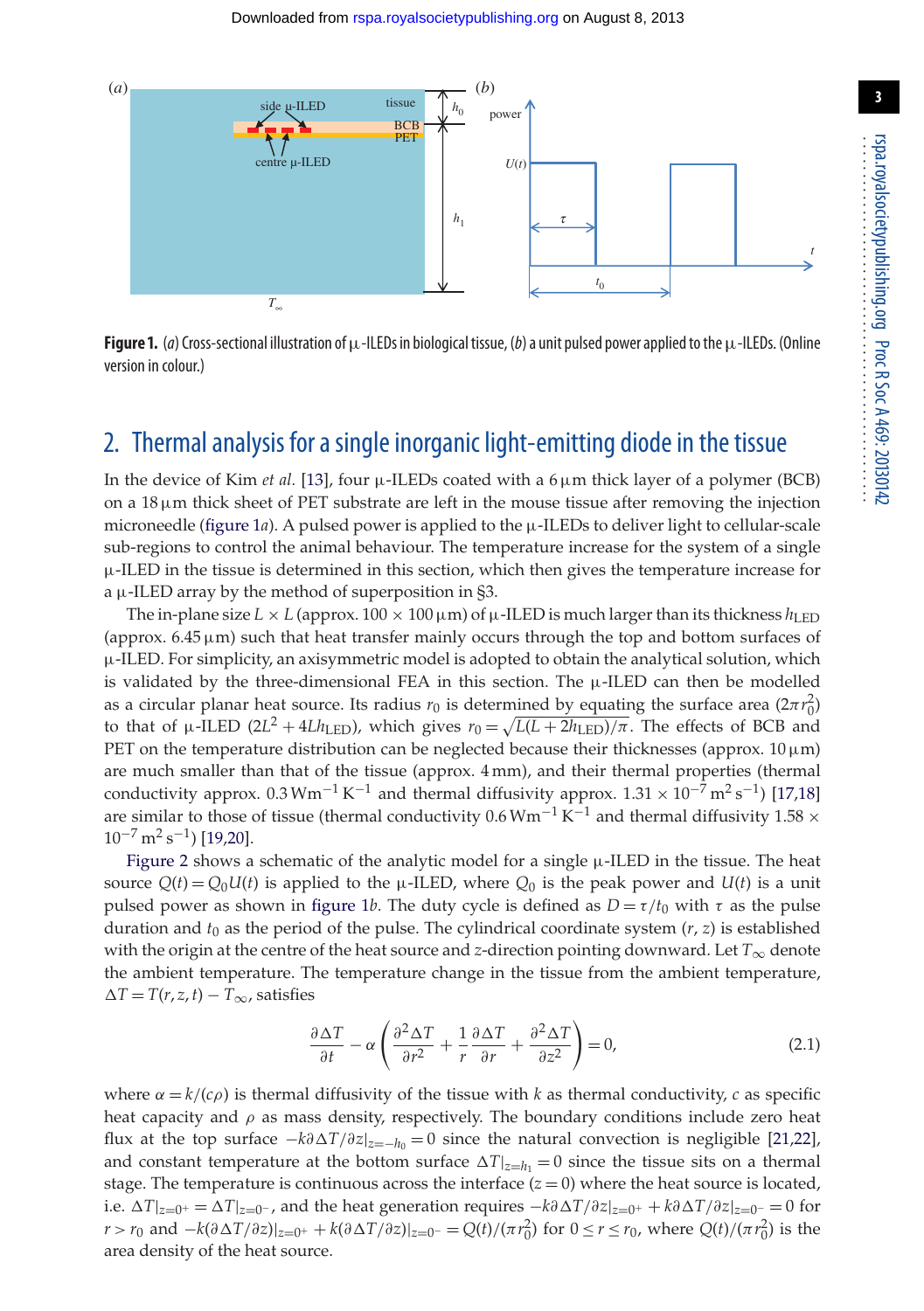

<span id="page-4-0"></span>Figure 2. Schematic of the analytically modelled system with one single  $\mu$ -ILED in biological tissue. (Online version in colour.)

The pulsed power *Q*(*t*) can be expressed in Fourier series as

$$
Q(t) = Q_0 \begin{cases} 1 & 0 < t \le \tau \\ 0 & \tau < t \le t_0 \end{cases} = Q_0 \left( a_0 + \sum_{n=1}^{\infty} a_n \cos n\omega t + \sum_{n=1}^{\infty} b_n \sin n\omega t \right),
$$
 (2.2)

where  $\omega = 2\pi/t_0$ ,  $a_0 = D = \tau/t_0$ ,  $a_n = \sin(2n\pi D)/(n\pi)$  and  $b_n = [1 - \cos(2n\pi D)]/(n\pi)$ . We first obtain the temperature increase due to a sinusoidal power in equation (2.2) and then use method of superposition to find the temperature increase due to the pulsed power.

For a sinusoidal power *Q*<sup>0</sup> cos(ω*t*) [or *Q*<sup>0</sup> sin(ω*t*)], which can be written as the real (or imaginary) part of  $Q_0e^{i\omega t}$ , the temperature increase will have the same frequency such that it can be expressed as  $\theta(r, z; \omega) e^{i\omega t}$ . Substitution of  $\theta(r, z; \omega) e^{i\omega t}$  into equation (2.1) yields

$$
\frac{\partial^2 \theta}{\partial r^2} + \frac{1}{r} \frac{\partial \theta}{\partial r} + \frac{\partial^2 \theta}{\partial z^2} - i \frac{\omega}{\alpha} \theta = 0,
$$
 (2.3)

which can be solved via Hankel transform  $\bar{\theta}(s, z; \omega) = \int_0^\infty \theta(r, z; \omega) J_0(sr) r dr$ , where  $J_0$  is the 0thorder Bessel function of the first kind [\[23\]](#page-10-14). The Hankel transform of equation (2.3) gives

$$
\frac{\mathrm{d}^2 \bar{\theta}}{\mathrm{d}z^2} - \left(s^2 + i\frac{\omega}{\alpha}\right)\bar{\theta} = 0,\tag{2.4}
$$

which has a solution

$$
\bar{\theta} = A(s)e^{z\sqrt{s^2 + i(\omega/\alpha)}} + B(s)e^{-z\sqrt{s^2 + i(\omega/\alpha)}},\tag{2.5}
$$

where  $A(s)$  and  $B(s)$  are coefficients to be determined by boundary conditions and are denoted by  $A_0$  and  $B_0$  for the tissue above the  $\mu$ -ILED and  $A_1$  and  $B_1$  for that below the  $\mu$ -ILED. The Hankel transform of boundary conditions and continuity conditions after equation (2.1) gives these coefficients as

$$
\begin{Bmatrix}\nA_0 \\
B_0 \\
A_1 \\
B_1\n\end{Bmatrix} = \frac{Q_0}{2\pi r_0 k} \frac{J_1(sr_0)e^{(h_1 + h_0)\sqrt{s^2 + i(\omega/\alpha)}}}{s\sqrt{s^2 + i(\omega/\alpha)}\cosh[(h_1 + h_0)\sqrt{s^2 + i(\omega/\alpha)}]}
$$
\n
$$
\times \begin{Bmatrix}\ne^{h_0\sqrt{s^2 + i(\omega/\alpha)}} \sinh\left(h_1\sqrt{s^2 + i(\omega/\alpha)}\right) \\
e^{-h_0\sqrt{s^2 + i(\omega/\alpha)}} \sinh\left(h_1\sqrt{s^2 + i(\omega/\alpha)}\right) \\
-e^{-h_1\sqrt{s^2 + i(\omega/\alpha)}} \cosh\left(h_0\sqrt{s^2 + i(\omega/\alpha)}\right) \\
e^{h_1\sqrt{s^2 + i(\omega/\alpha)}} \cosh\left(h_0\sqrt{s^2 + i(\omega/\alpha)}\right)\n\end{Bmatrix},
$$
\n(2.6)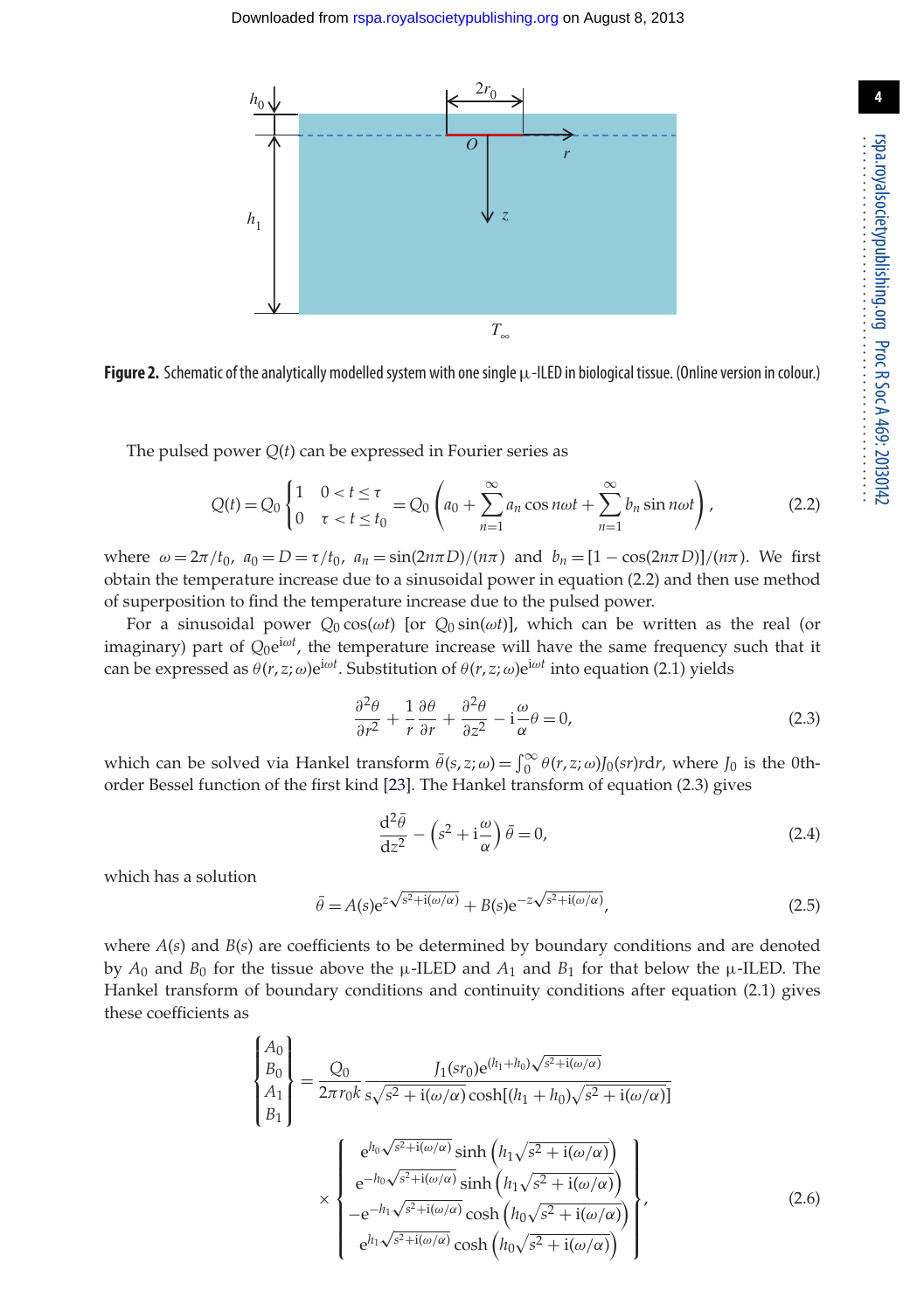where  $J_1$  is the 1st-order Bessel function of the first kind [\[23\]](#page-10-14). The inverse Hankel transform  $\theta(r, z; \omega) = \int_0^\infty \theta(s, z; \omega) J_0(sr) s ds$  gives the temperature increase in the tissue above and below the µ-ILED as

$$
\theta(r,z;\omega) = \begin{cases}\n\frac{Q_0}{\pi r_0 k} \int_0^\infty J_1(sr_0) J_0(sr) \frac{\sinh\left(h_1 \sqrt{s^2 + i(\omega/\alpha)}\right) \cosh\left[(h_0 + z)\sqrt{s^2 + i(\omega/\alpha)}\right]}{\sqrt{s^2 + i(\omega/\alpha)} \cosh\left[(h_1 + h_0)\sqrt{s^2 + i(\omega/\alpha)}\right]} ds & -h_0 \le z \le 0 \\
\frac{Q_0}{\pi r_0 k} \int_0^\infty J_1(sr_0) J_0(sr) \frac{\cosh\left(h_0 \sqrt{s^2 + i(\omega/\alpha)}\right) \sinh\left[(h_1 - z)\sqrt{s^2 + i(\omega/\alpha)}\right]}{\sqrt{s^2 + i(\omega/\alpha)} \cosh\left[(h_1 + h_0)\sqrt{s^2 + i(\omega/\alpha)}\right]} ds & 0 < z \le h_1.\n\end{cases}
$$
\n(2.7)

It should be noted that the maximum temperature increase in the system occurs in µ-ILED. The temperature increase in the  $\mu$ -ILED is quite uniform due to its large thermal conductivity (approx.  $160 \,\mathrm{Wm}^{-1}\,\mathrm{K}^{-1}$ ) when compared with that of the tissue (approx. 0.6  $\mathrm{Wm}^{-1}\,\mathrm{K}^{-1}$ ). It can be well approximately by the average temperature of the  $\mu$ -ILED over the entire region of  $\mu$ -ILED ( $z = 0$ ,  $0 \le r \le r_0$ ) [\[21,](#page-10-12)[22\]](#page-10-13), which gives

$$
\theta_{\rm LED}(\omega) = \frac{2Q_0}{\pi r_0 k} \int_0^\infty \frac{J_1^2(\xi)}{\xi} \frac{\sinh\left((h_1/r_0)\sqrt{\xi^2 + i(\omega/\alpha)r_0^2}\right)\cosh\left((h_0/r_0)\sqrt{\xi^2 + i(\omega/\alpha)r_0^2}\right)}{\sqrt{\xi^2 + i(\omega/\alpha)r_0^2}\cosh\left(((h_1 + h_0)/r_0)\sqrt{\xi^2 + i(\omega/\alpha)r_0^2}\right)} d\xi. \quad (2.8)
$$

The temperature increase in  $\mu$ -ILED due to a pulsed power is then obtained by

$$
\Delta T_{\text{LED}}(t; \omega) = D\theta_{\text{LED}}(0) + \sum_{n=1}^{\infty} |\theta_{\text{LED}}(n\omega)| \left[ \frac{\sin(2n\pi D)}{n\pi} \cos(n\omega t + \gamma_n) + \frac{1 - \cos(2n\pi D)}{n\pi} \sin(n\omega t + \gamma_n) \right],
$$
(2.9)

where  $\gamma_n$  is the phase angle of  $\theta_{\text{LED}}(n\omega)$ .

The size of  $\mu$ -ILED is usually approximately 100  $\mu$ m, while the thickness  $h_0$  and  $h_1$ are approximately 1 mm. For such large ratios of  $h_0/r_0$  and  $h_1/r_0$ , equation (2.8) can be approximated to

$$
\frac{\theta_{\text{LED}}}{Q_0/(k\sqrt{A})} \approx \sqrt{\frac{2}{\pi}} \int_0^\infty \frac{J_1^2(\xi)}{\xi\sqrt{\xi^2 + i\beta}} d\xi = \sqrt{\frac{2}{\pi}} \frac{\sqrt{i\beta} - J_1(2\sqrt{i\beta}) + L_1(2\sqrt{i\beta})}{2i\beta},\tag{2.10}
$$

where  $\beta = A/A(\alpha t_0)$ ,  $A (= 2\pi r_0^2)$  is the total surface area of  $\mu$ -ILED and is given by  $A = 2L^2 +$  $4Lh_{LED}$  for a square  $\mu$ -ILED of size *L* and thickness  $h_{LED}$ , and  $L_1$  is the 1st-order modified Struve function [\[23\]](#page-10-14). The normalized temperature increase, given by the left-hand side of equation (2.10), depends only on a single non-dimensional parameter  $\beta$ . Equation (2.9) can then be simplified to

$$
\frac{\Delta T_{\text{LED}}(t)}{Q_0/(k\sqrt{A})} \approx \sqrt{\frac{32}{9\pi^3}} D
$$
\n
$$
+ \sqrt{\frac{2}{\pi}} \sum_{n=1}^{\infty} \left\{ \left| \frac{\sqrt{in\beta} - J_1(2\sqrt{in\beta}) + L_1(2\sqrt{in\beta})}{2in\beta} \right| * \frac{2in\beta}{n\pi} \cos\left(\frac{2\pi nt}{t_0} + \delta_n\right) + \frac{1 - \cos(2n\pi D)}{n\pi} \sin\left(\frac{2\pi nt}{t_0} + \delta_n\right) \right\}' \right\}'
$$
\n(2.11)

where  $\delta_n$  is the phase angle of  $\left\{\sqrt{in\beta} - J_1(2\sqrt{in\beta}) + L_1(2\sqrt{in\beta})\right\}/(2in\beta)$ . The maximum normalized temperature increase (with respect to time) in  $\mu$ -ILED then depends only on *D* and *β*, i.e. a simple scaling law

$$
\Delta T_{\text{LED}}^{\text{max}} \approx \frac{Q_0}{k\sqrt{A}} \bar{T}(D,\beta),\tag{2.12}
$$

where  $\overline{T}$  is a non-dimensional function and is shown versus the duty cycle *D* in [figure 3](#page-6-0) for  $\beta = 0.048$ , 0.48 and 4.8, where  $\beta = 0.48$  corresponds to the parameters in the experiment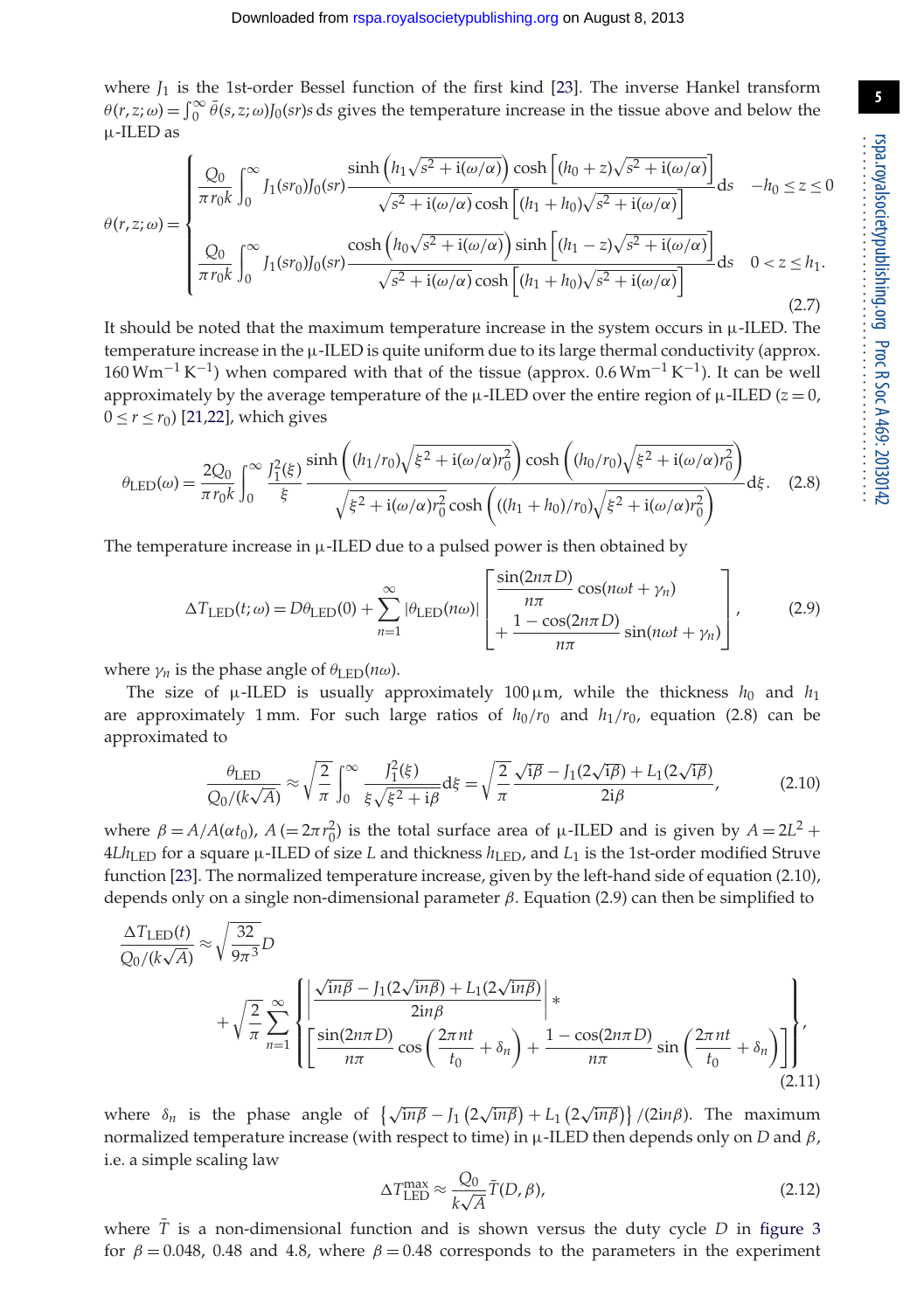

<span id="page-6-0"></span>**Figure 3.** Maximum normalized  $\mu$ -ILED temperature increase by analytic, scaling law and FEA versus duty cycle. (Online version in colour.)

 $(k = 0.6 \text{ W (m} \cdot \text{K})^{-1}$ ,  $c = 4121 \text{ [(kg} \cdot \text{K})^{-1}$ ,  $\rho = 1040 \text{ kg m}^{-3}$ ,  $L = 100 \text{ µm}$ ,  $h_{\text{LED}} = 6.45 \text{ µm}$  and  $t_0 = 0.33$  s) [\[13](#page-10-4)[,20\]](#page-10-11). Equation (2.12) and [figure 3](#page-6-0) clearly suggest that small peak power  $Q_0$ , duty cycle *D*, period  $t_0$ , and large surface area *A* of  $\mu$ -ILED are effective to reduce the maximum temperature increase. The thermal properties of the tissue play a mixed role; large thermal conductivity  $k$  and small thermal diffusivity  $\alpha$  also reduce the maximum temperature increase. Such a scaling law is useful to provide design guidelines to minimize the thermal effect of the µ-ILED.

Unlike the scaling law in equation (2.12) that depends on *D* and  $\beta$ , the maximum normalized temperature increase obtained from the analytic solution in equation (2.9) also depends on  $h_0/r_0$ and  $h_1/r_0$ . It is shown in [figure 3](#page-6-0) for  $\beta = 0.48$  and  $(h_0 + h_1)/r_0 = 67$  as in the experiment [\[13\]](#page-10-4) and two very different ratios  $h_0/r_0 = 5$  (solid circles) and 25 (solid triangles), which all agree well with the scaling law in equation (2.12). Three-dimensional FEA is also used to validate the analytic solution. The continuum element DC3D8 in the ABAQUS software [\[24\]](#page-10-15) is adopted to model the three-dimensional geometries of  $\mu$ -ILED (100  $\times$  100  $\times$  6.45  $\mu$ m), BCB (8 mm  $\times$  100  $\mu$ m  $\times$  6  $\mu$ m) and PET (8 mm  $\times$  500  $\mu$ m  $\times$  18  $\mu$ m). The thermal conductivity, heat capacity and mass density are  $160 W(m \cdot K)^{-1}$ , 700 J(kg · K)<sup>-1</sup> and 2329 kg m<sup>-3</sup> for µ-ILED [\[25\]](#page-10-16), 0.3 W(m · K)<sup>-1</sup>, 1050 J(kg · K)<sup>-1</sup> and 2180 kg m<sup>-3</sup> for BCB [\[17\]](#page-10-8), 0.24 W(m · K)<sup>-1</sup>, 1370 J(kg · K)<sup>-1</sup> and 1000 kg m<sup>-3</sup> for PET [\[18\]](#page-10-9). The tissue is 4mm thick and has the in-plane dimension  $9 \times 4$  mm. As shown in [figure 3,](#page-6-0) results from three-dimensional FEA agree well with the analytic solution.

#### 3. Thermal analysis for inorganic light-emitting diode arrays in the tissue

The results in  $\S2$  for one single  $\mu$ -ILED in the tissue form the basis for studying the  $\mu$ -ILED arrays in the tissue. An array with four  $\mu$ -ILEDs, shown in [figure 4,](#page-7-0) is used to illustrate the approach. The distance between the centres of two adjacent  $\mu$ -ILEDs is denoted by  $r_d$ . With the origin at the centre of arrays [\(figure 4\)](#page-7-0), the coordinates of  $\mu$ -ILED centres are ( $\pm 3r_d/2$ , 0) and ( $\pm r_d/2$ , 0). The temperature increase at any location in the tissue can be obtained from the result of one single  $\mu$ -ILED in §2 by the method of superposition. For example, the temperature increase at the centre point  $P_1$  of the top surface due to a sinusoidal power  $Q_0 \cos(\omega t)$  [or  $Q_0 \sin(\omega t)$ ] per  $\mu$ -ILED is obtained from equation (2.7) as θsurface(ω) = 2θ(*r* = *r*d/2, *z* = −*h*0; ω) + 2θ(*r* = 3*r*d/2, *z* = −*h*0; ω), i.e.

$$
\theta_{\text{surface}}(\omega) = \frac{2Q_0}{\pi r_0 k} \int_0^\infty J_1(\xi) \left[ J_0\left(\frac{r_\text{d}\xi}{2r_0}\right) + J_0\left(\frac{3r_\text{d}\xi}{2r_0}\right) \right]
$$

$$
\times \frac{\sinh\left((h_1/r_0)\sqrt{\xi^2 + i(\omega/\alpha)r_0^2}\right)}{\sqrt{\xi^2 + i(\omega/\alpha)r_0^2}\cosh(((h_1 + h_0)/r_0)\sqrt{\xi^2 + i(\omega/\alpha)r_0^2})} d\xi. \tag{3.1}
$$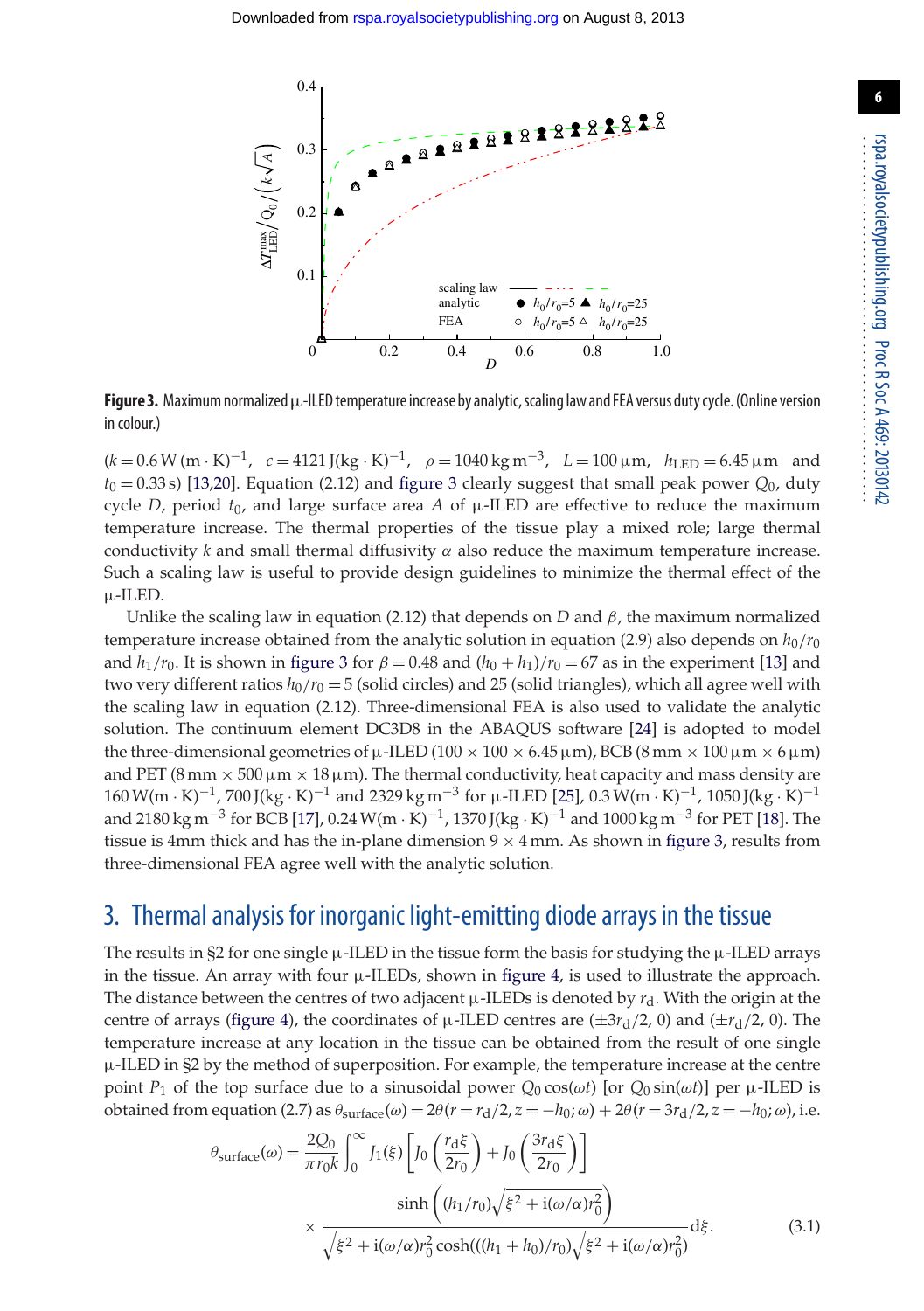

<span id="page-7-0"></span>Figure 4. Schematic of the analytically modelled system with four  $\mu$ -ILEDs in the tissue. (Online version in colour.)



<span id="page-7-1"></span>**Figure 5.** Surface temperature increase determined by analytic model, FEA and experiment versus duty cycle. (Online version in colour.)

The temperature increase at the centre point *P*<sup>1</sup> of the top surface due to the pulsed power is then obtained as

$$
\Delta T_{\text{surface}}(t; \omega) = D\theta_{\text{surface}}(0) + \sum_{n=1}^{\infty} |\theta_{\text{surface}}(n\omega)| \left[ \frac{\sin(2n\pi D)}{n\pi} \cos(n\omega t + \zeta_n) \right], \quad (3.2)
$$

where  $\zeta_n$  is the phase angle of  $\theta_{\text{surface}}(n\omega)$  and  $Q_0$  is the peak power per  $\mu$ -ILED. [Figure 5](#page-7-1) shows the maximum and minimum temperature increase versus the duty cycle for the frequency 3 Hz, peak power  $Q_0 = 2.5$  mW,  $r_0 = 60 \,\mu$ m,  $r_d = 200 \,\mu$ m,  $h_0 = 0.3$  mm and  $h_1 = 3.7$  mm. These results agree very well with those obtained from three-dimensional FEA, also shown in [figure 3.](#page-6-0) For the duty cycle 3 per cent, the experimentally measured temperature increase is  $0.17^{\circ}C$  [\[13\]](#page-10-4), which is indeed between the maximum and minimum temperature increase 0.22◦C and 0.17◦C given by the analytic model, as is shown in [figure 5.](#page-7-1)

For a sinusoidal power  $Q_0 \cos(\omega t)$  [or  $Q_0 \sin(\omega t)$ ], the maximum temperature increase of the centre  $\mu$ -ILED can also be obtained from equations (2.7) and (2.8) by the method of superposition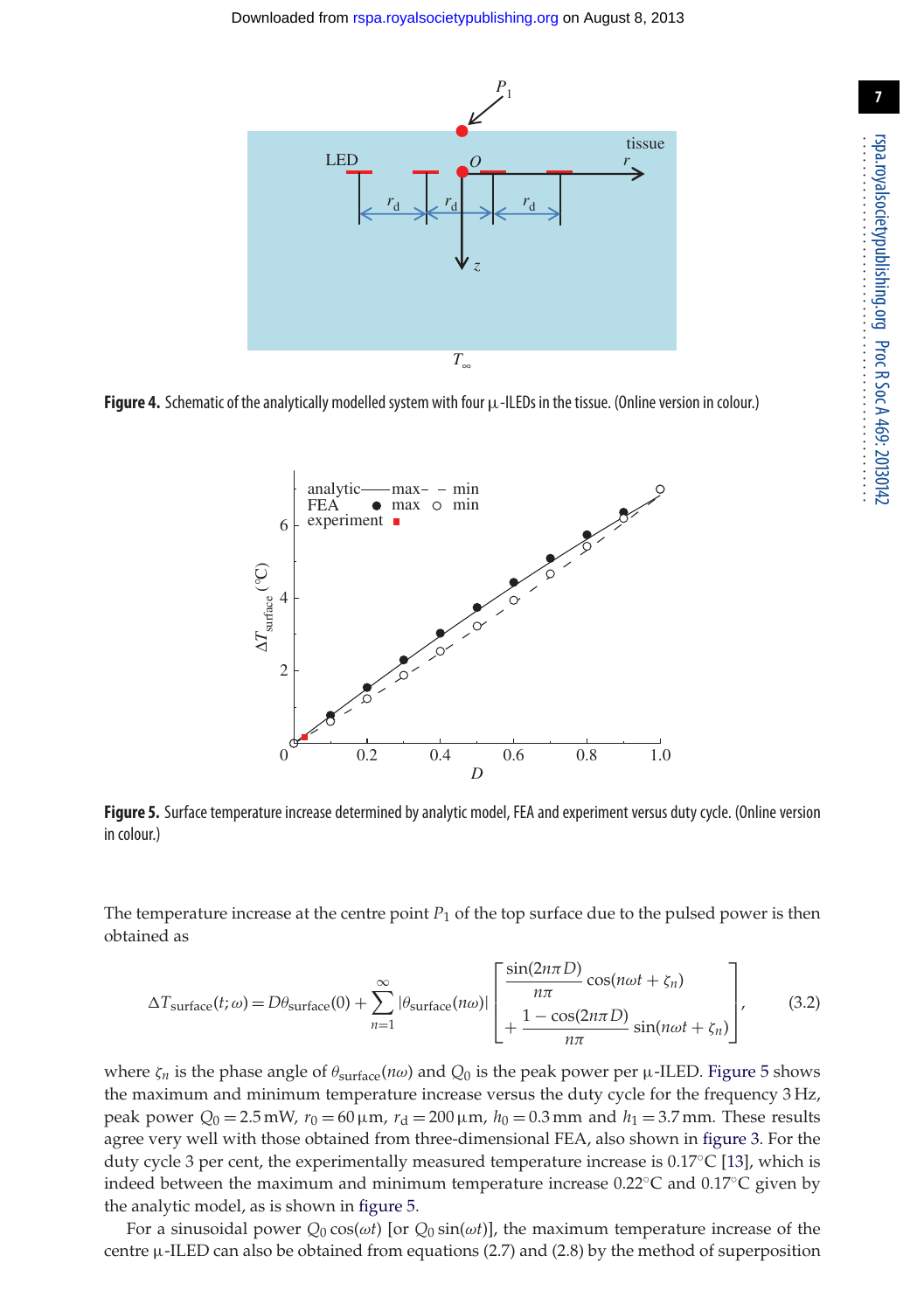as  $\theta_{\text{centre}}$  LED( $\omega$ ) =  $\theta_{\text{LED}}(\omega)$  +  $2\theta$ ( $r = r_d$ ,  $z = 0$ ;  $\omega$ ) +  $\theta$ ( $r = 2r_d$ ,  $z = 0$ ;  $\omega$ ), which gives

$$
\theta_{\text{centre LED}}(\omega) = \frac{2Q_0}{\pi r_0 k} \int_0^\infty \left\{ \frac{J_1(\xi)}{\xi} + J_0 \left( \frac{r_\mathrm{d}}{r_0} \xi \right) + \frac{1}{2} J_0 \left( \frac{2r_\mathrm{d}}{r_0} \xi \right) \right\} * \frac{2Q_0}{\pi r_0 k} \int_0^\infty \left\{ \frac{\sinh\left(\frac{h_1}{r_0}\sqrt{\xi^2 + i\frac{\omega}{\alpha}r_0^2}\right) \cosh\left(\frac{h_0}{r_0}\sqrt{\xi^2 + i\frac{\omega}{\alpha}r_0^2}\right)}{\sqrt{\xi^2 + i\frac{\omega}{\alpha}r_0^2} \cosh\left(\frac{h_0 + h_1}{r_0}\sqrt{\xi^2 + i\frac{\omega}{\alpha}r_0^2}\right)} \right\} d\xi. \tag{3.3}
$$

For large ratios of  $h_0/r_0$  and  $h_1/r_0$  as in experiments [\[13\]](#page-10-4), the above equation is simplified to

$$
\frac{\theta_{\text{centre LED}}}{Q_0/(k\sqrt{A})} = \sqrt{\frac{2}{\pi}} \int_0^\infty \frac{J_1(\xi)}{\sqrt{\xi^2 + i\beta}} \left[ \frac{J_1(\xi)}{\xi} + J_0 \left( \frac{\sqrt{2\pi}r_d}{\sqrt{A}} \xi \right) + \frac{1}{2} J_0 \left( \frac{2\sqrt{2\pi}r_d}{\sqrt{A}} \xi \right) \right] d\xi, \tag{3.4}
$$

which shows the normalized temperature increase  $\theta_{\text{centre LED}}/[Q_0/(k\sqrt{A})]$  depends only on two non-dimensional parameters: *r*d/ √ *A* and β.

The normalized temperature increase can then be obtained by

$$
\frac{\Delta T_{\text{centre LED}}(t)}{Q_0/(k\sqrt{A})}
$$
\n
$$
= \sqrt{\frac{2}{\pi^3}} D \left[ \frac{4}{3} + 2E \left( \sqrt{2\pi} \frac{r_d}{\sqrt{A}} \right) + E \left( 2\sqrt{2\pi} \frac{r_d}{\sqrt{A}} \right) \right]
$$
\n
$$
+ \sqrt{\frac{2}{\pi}} \sum_{n=1}^{\infty} \left\{ \left| \int_0^{\infty} \frac{J_1(\xi)}{\sqrt{\xi^2 + 1} \cdot n\beta} \left[ \frac{J_1(\xi)}{\xi} + J_0 \left( \frac{\sqrt{2\pi} r_d}{\sqrt{A}} \xi \right) + \frac{1}{2} J_0 \left( \frac{2\sqrt{2\pi} r_d}{\sqrt{A}} \xi \right) \right] d\xi \right\} \right\}, \quad (3.5)
$$
\n
$$
= \sqrt{\frac{2\pi}{\pi}} \left\{ \left[ \frac{\sin(2n\pi D)}{n\pi} \cos \left( \frac{2\pi n t}{t_0} + \eta_n \right) + \frac{1 - \cos(2n\pi D)}{n\pi} \sin \left( \frac{2\pi n t}{t_0} + \eta_n \right) \right] \right\}, \quad (3.6)
$$

where *E* is complete elliptic integral of the second kind [\[13\]](#page-10-4), and  $\eta_n$  is the phase angle of

$$
\int_0^\infty \frac{J_1(\xi)}{\sqrt{\xi^2 + i \cdot n\beta}} \left[ \frac{J_1(\xi)}{\xi} + J_0 \left( \frac{\sqrt{2\pi} r_d}{\sqrt{A}} \xi \right) + \frac{1}{2} J_0 \left( \frac{2\sqrt{2\pi} r_d}{\sqrt{A}} \xi \right) \right] d\xi.
$$

The above equation shows that the maximum normalized temperature increase  $\Delta T_{\text{centre LED}}^{\text{max}}/[Q_0/\sqrt{Q_{\text{cut}}}$  $(k\sqrt{A})$ ] depends on  $r_d/\sqrt{A}$ ,  $\beta$  and *D*. [Figure 6](#page-9-3) shows the maximum normalized temperature increase of the centre  $\mu$ -ILED versus the normalized non-dimensional parameter  $β$  with duty cycle  $D = 10\%$  and 50%, and  $r_d/\sqrt{A} = 1.3, 3.3$  and 5.3. The maximum normalized temperature increase of centre  $\mu$ -ILED drops significantly within the range of  $\beta$  from 0 to 40 and then remains almost unchanged for  $\beta > 40$ . The results suggest that large  $r_d/\sqrt{A}$ , small  $\beta$  and  $D$  reduce the maximum temperature increase.

It should be noted that the above analytic model is applicable to both dead tissue on a thermal stage and living tissue, though the latter involves heat loss due to blood flow (in the living tissue) [\[13\]](#page-10-4). This effect can be accounted for by adopting an effective fraction of heat loss, which is determined from experiments at one pulse frequency. Based on this effective fraction, the temperature at other frequencies or duty cycles agree well with experiments (error < 5%) [\[13\]](#page-10-4).

We also studied the effect of thermal contact resistance on the  $\mu$ -ILED temperature using FEA. For the thermal contact resistance on the typical order of  $10^{-6}$  m<sup>2</sup> · KW<sup>-1</sup> [\[26\]](#page-10-17), it is shown the µ-ILED temperature increase under power 10 mW and duty cycle 100 per cent (for a single  $\mu$ -ILED in the tissue) increases 4.9 per cent from  $4.45^{\circ}$ C to  $4.67^{\circ}$ C such that the thermal resistance is negligible.

### 4. Conclusions

An analytic model, validated by FEA and experiments, is established to study the thermal behaviour of µ-ILEDs operating in a pulsed mode in biological tissue. A simple scaling law for the temperature increase in a single  $\mu$ -ILED shows that the maximum normalized temperature 20130142

..................................................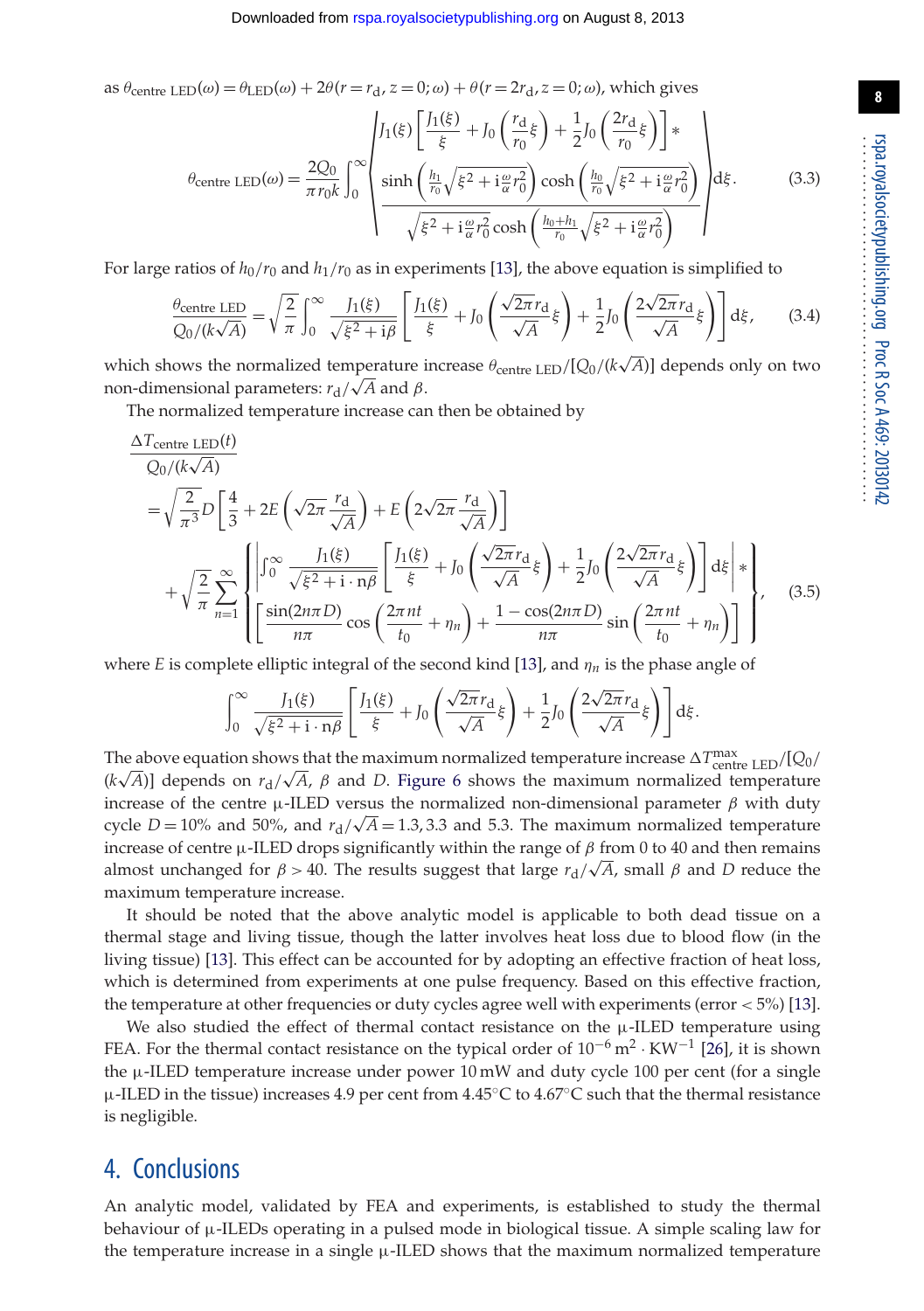

<span id="page-9-3"></span>**Figure 6.** Maximum normalized temperature increase of centre  $\mu$ -ILED versus normalized parameter  $\beta$ . (Online version in colour.)

increase depends only on two normalized parameters: duty cycle *D* and  $\beta = A/(\alpha t_0)$ , where *A* is the total surface area of  $\mu$ -ILED,  $\alpha$  is the thermal diffusivity of tissue and  $t_0$  is the period of pulse power. Small peak power, duty cycle, period, thermal diffusivity of the tissue and large surface area of  $\mu$ -ILED are effective in reducing the maximum temperature increase. The scaling law for the maximum temperature increase of the system of  $4 \mu$ -ILEDs in the tissue is also obtained by the method of superposition. In addition to  $D$  and  $\beta$ , the maximum temperature increase also depends on the normalized distance between two adjacent  $\mu$ -ILEDs  $r_d/\sqrt{A}$ . Small *D* and  $\beta$  and large  $r_d/\sqrt{A}$  are effective to reduce the maximum temperature increase. The analytic model can be extended to study other  $\mu$ -ILEDs in the tissue with different layouts and materials, to provide design guidelines for avoiding adverse effects of heating.

J.S. acknowledges the support from the Provost Award from the University of Miami. C.L. acknowledges the support from the NSFC (grant no. 11172263) and the ZJNSF (grant no. R13A020001). Y.H. acknowledges the supports from NSF and NSFC. Supported by the NIH Common Fund; National Institute of Neurological Disorders and Stroke, NIH, R01NS081707 (MRB, JAR).

#### <span id="page-9-0"></span>**References**

- 1. Kim DH *et al.* 2010 Dissolvable films of silk fibroin for ultrathin conformal bio-integrated electronics. *Nat. Mater.* **9**, 511–517. [\(doi:10.1038/NMAT2745\)](http://dx.doi.org/doi:10.1038/NMAT2745)
- 2. Viventi J *et al.* 2010 A conformal, bio-interfaced class of silicon electronics for mapping cardiac electrophysiology. *Sci. Transl. Med.* **2**, 24ra22. [\(doi:10.1126/scitranslmed.3000738\)](http://dx.doi.org/doi:10.1126/scitranslmed.3000738)
- <span id="page-9-2"></span>3. Tian B, Tzahi CK, Qing Q, Duan X, Xie P, Lieber CM. 2010 Three-dimensional, flexible nanoscale field effect transistors as localized bioprobes. *Science* **329**, 830–834. [\(doi:10.1126/](http://dx.doi.org/doi:10.1126/science.1192033) [science.1192033\)](http://dx.doi.org/doi:10.1126/science.1192033)
- 4. Kim DH *et al.* 2011 Epidermal electronics. *Science* **333**, 838–843. [\(doi:10.1126/science.1206157\)](http://dx.doi.org/doi:10.1126/science.1206157)
- 5. Qing Q, Pal SK, Tian B, Duan X, Timko BP, Tzahi CK, Murthy VN, Lieber CM. 2010 Nanowire transistor arrays for mapping neural circuits in acute brain slices. *Proc. Natl Acad. Sci. USA* **107**, 1882–1887. [\(doi:10.1073/pnas.0914737107\)](http://dx.doi.org/doi:10.1073/pnas.0914737107)
- 6. Sekitani T, Someya T. 2012 Stretchable organic integrated circuits for large-area electronic skin surfaces. *MRS Bull.* **37**, 236–245. [\(doi:10.1557/mrs.2012.42\)](http://dx.doi.org/doi:10.1557/mrs.2012.42)
- 7. Ordonez J, Schuettler M, Boehler C, Boretius T, Stieglitz T. 2012 Thin films and microelectrode arrays for neuroprosthetics. *MRS Bull.* **37,** 590–598. [\(doi:10.1557/mrs.2012.117\)](http://dx.doi.org/doi:10.1557/mrs.2012.117)
- <span id="page-9-1"></span>8. Sekitani T, Yokota T, Zschieschang U, Klauk H, Bauer S, Takeuchi K, Takamiya M, Sakurai T, Someya T. 2009 Organic nonvolatile memory transistors for flexible sensor arrays. *Science* **326**, 1516–1519. [\(doi:10.1126/science.1179963\)](http://dx.doi.org/doi:10.1126/science.1179963)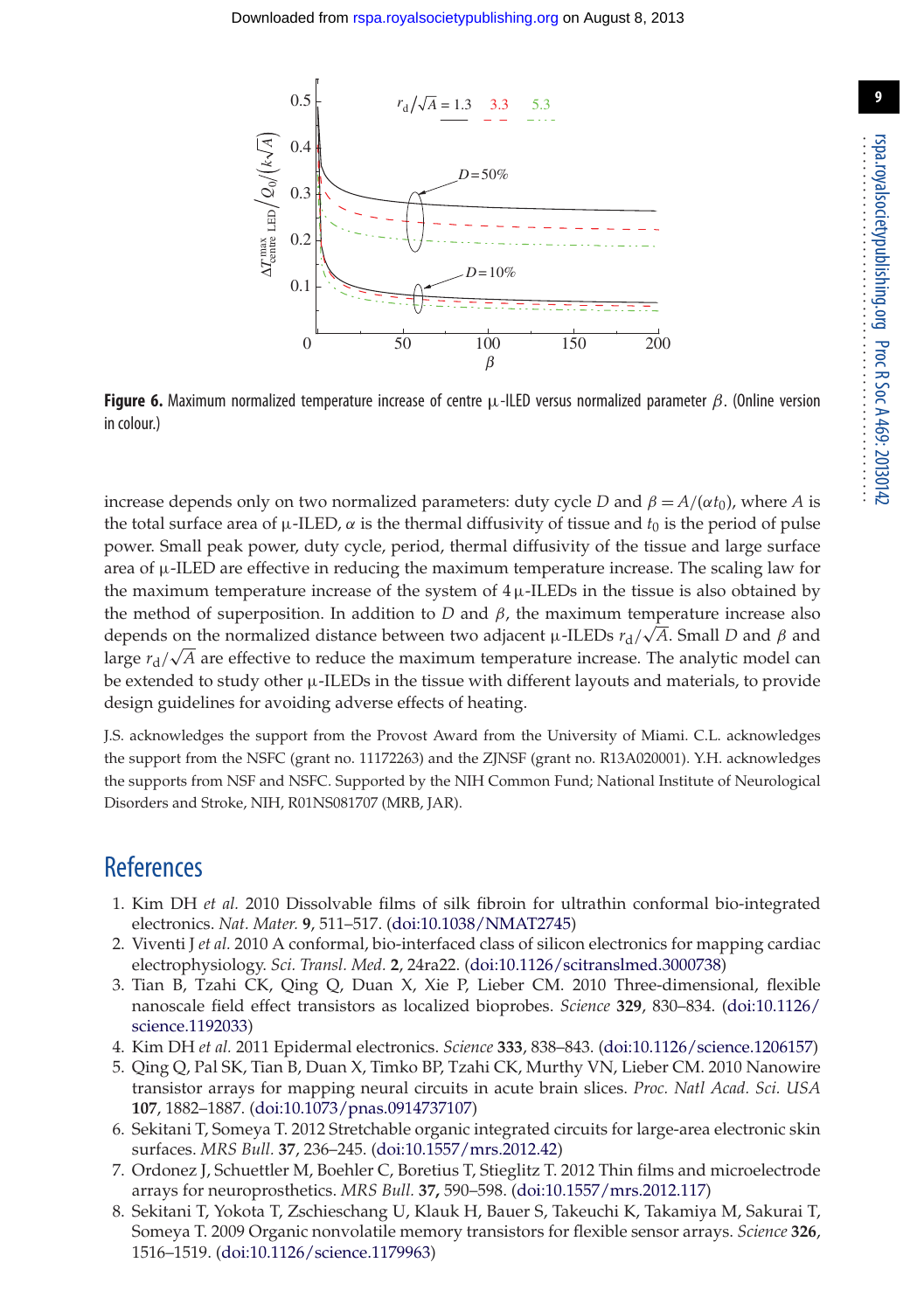- <span id="page-10-0"></span>9. Szobota S, Isacoff EY. 2010 Optical control of neuronal activity. *Annu. Rev. Biophys.* **39**, 329–348. [\(doi:10.1146/annurev.biophys.093008.131400\)](http://dx.doi.org/doi:10.1146/annurev.biophys.093008.131400)
- <span id="page-10-1"></span>10. Miesenböck G. 2011 Optogenetic control of cells and circuits. *Annu. Rev. Cell Dev. Biol.* **27**, 731–758. [\(doi:10.1146/annurev-cellbio-100109-104051\)](http://dx.doi.org/doi:10.1146/annurev-cellbio-100109-104051)
- <span id="page-10-2"></span>11. Cao H, Gu L, Mohanty SK, Chiao JC. 2013 An integrated µLED optrode for optogenetic stimulation and electrical recording. *IEEE Trans. Biomed. Eng.* **60**, 225–229. [\(doi:10.1109/TBME.](http://dx.doi.org/doi:10.1109/TBME.2012.2217395) [2012.2217395\)](http://dx.doi.org/doi:10.1109/TBME.2012.2217395)
- <span id="page-10-3"></span>12. Tian B *et al.* 2012 Macroporous nanowire nanoelectronic scaffolds for synthetic tissues. *Nat. Mater.* **11**, 986–994. [\(doi:10.1038/nmat3404\)](http://dx.doi.org/doi:10.1038/nmat3404)
- <span id="page-10-4"></span>13. Kim TI *et al.* 2013 Injectable, cellular-scale optoelectronics with applications for wireless optogenetics. *Science* **340**, 211–216. [\(doi:10.1126/science.1232437\)](http://dx.doi.org/doi:10.1126/science.1232437)
- <span id="page-10-5"></span>14. Childs C. 2008 Human brain temperature: regulation, measurement and relationship with cerebral trauma: Part I. *Brit. J. Neurosurg.* **22**, 486–496. [\(doi:10.1080/02688690802245541\)](http://dx.doi.org/doi:10.1080/02688690802245541)
- <span id="page-10-6"></span>15. Nunemaker CS, Defazio RA, Geusz ME, Herzog ED, Pitts GR, Moenter SM. 2001 Long-term recordings of networks of immortalized GnRH neurons reveal episodic patterns of electrical activity. *J. Neurophysiol.* **86**, 86–93.
- <span id="page-10-7"></span>16. Yang L, Hu J, Shin MW. 2008 Dynamic thermal analysis of high-power LEDs at pulse conditions. *IEEE Electron Dev. Lett.* **29**, 863–866. [\(doi:10.1109/LED.2008.2000953\)](http://dx.doi.org/doi:10.1109/LED.2008.2000953)
- <span id="page-10-8"></span>17. Modafe A, Ghalichechian N, Powers M, Khbeis M, Ghodssi R. 2005 Embedded benzocyclobutene in silicon: an integrated fabrication process for electrical and thermal isolation in MEMS. *Microelectron. Eng.* **82**, 154–167. [\(doi:10.1016/j.mee.2005.07.005\)](http://dx.doi.org/doi:10.1016/j.mee.2005.07.005)
- <span id="page-10-10"></span><span id="page-10-9"></span>18. van der Vegt AK, Govaert LE. 2005 *Polymeren*. Delft, The Netherlands: VSSD.
- 19. Elwassif MM, Kong Q, Vazquez M, Bikson M. 2006 Bio-heat transfer model of deep brain stimulation-induced temperature changes. *J. Neural Eng.* **3**, 306–315. [\(doi:10.1088/1741-2560/](http://dx.doi.org/doi:10.1088/1741-2560/3/4/008) [3/4/008\)](http://dx.doi.org/doi:10.1088/1741-2560/3/4/008)
- <span id="page-10-11"></span>20. Haemmerich D, Schutt DJ, Santos ID, Webster JG, Mahvi DM. 2005 Measurement of temperature-dependent specific heat of biological tissues. *Physiol. Meas.* **26**, 59–67. [\(doi:10.1088/0967-3334/26/1/006\)](http://dx.doi.org/doi:10.1088/0967-3334/26/1/006)
- <span id="page-10-12"></span>21. Li Y, Shi Y, Song J, Lü C, Kim TI, Rogers JA, Huang Y. 2013 Thermal properties of microscale inorganic light-emitting diodes in a pulsed operation. *J. Appl. Phys.* **113**, 144505. [\(doi:10.1063/](http://dx.doi.org/doi:10.1063/1.4800858) [1.4800858\)](http://dx.doi.org/doi:10.1063/1.4800858)
- <span id="page-10-13"></span>22. Kim HS *et al.* 2011 Unusual strategies for using indium gallium nitride grown on silicon (111) for solid-state lighting. *Proc. Natl Acad. Sci. USA* **108**, 10 072–10 077. [\(doi:10.1073/pnas.](http://dx.doi.org/doi:10.1073/pnas.1102650108) [1102650108\)](http://dx.doi.org/doi:10.1073/pnas.1102650108)
- <span id="page-10-14"></span>23. Abramowitz M, Stegun IA. 1964 *Handbook of mathematical functions: with formulas, graphs, and mathematical tables,* ch. 9–12,17. New York, NY: Dover.
- <span id="page-10-16"></span><span id="page-10-15"></span>24. ABAQUS. 2009 *Analysis user's manual v.6.9*. Pawtucket, RI: Dassault Systèmes.
- 25. Li R *et al.* 2012 Thermo-mechanical modeling of laser-driven non-contact transfer printing: two-dimensional analysis. *Soft Matter.* **8**, 7122–7127. [\(doi:10.1039/c2sm25339a\)](http://dx.doi.org/doi:10.1039/c2sm25339a)
- <span id="page-10-17"></span>26. Zhang K, Yuen MMF, Wang N, Miao JY, Xiao DGW, Fan HB. 2006 Thermal interface material with aligned CNT and its application in HB-LED packaging. In *56th Electronic Components and Technology Conf.*, *San Diego, CA*, vol. 1 and 2, pp. 177–182. New York, NY: IEEE. [\(doi:10.1109/ECTC.2006.1645644\)](http://dx.doi.org/doi:10.1109/ECTC.2006.1645644)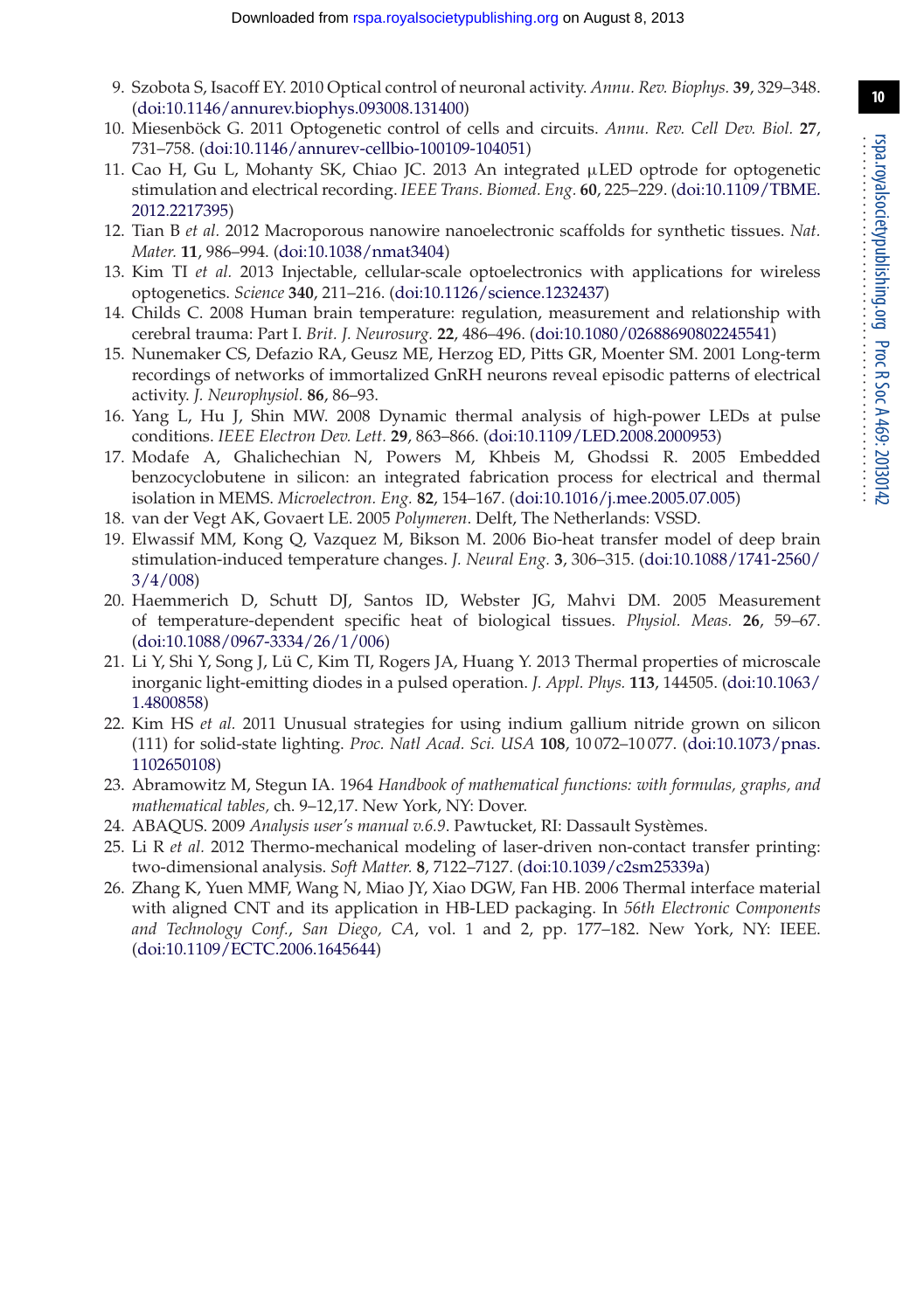

#### rspa.royalsocietypublishing.org

Correction



**Cite this article:**Li Y, Shi X, Song J, Lü C, Kim T, McCall JG, Bruchas MR, Rogers JA, Huang Y. 2013 Thermal analysis of injectable, cellular-scale optoelectronics with pulsed power. Proc R Soc A 469: 20130398. http://dx.doi.org/10.1098/rspa.2013.0398

# Thermal analysis of injectable, cellular-scale optoelectronics with pulsed power

Yuhang Li, Xiaoting Shi, Jizhou Song, Chaofeng Lü, Tae-il Kim, Jordan G. McCall, Michael R. Bruchas, John A. Rogers and Yonggang Huang

*Proc. R. Soc. A* **469**, 20130142 (8 August 2013; Published online 5 June 2013) [\(doi:10.1098/rspa.2013.0142\)](http://dx.doi.org/doi:10.1098/rspa.2013.0142)

Figure 3 is currently published as



but it should read as shown below.